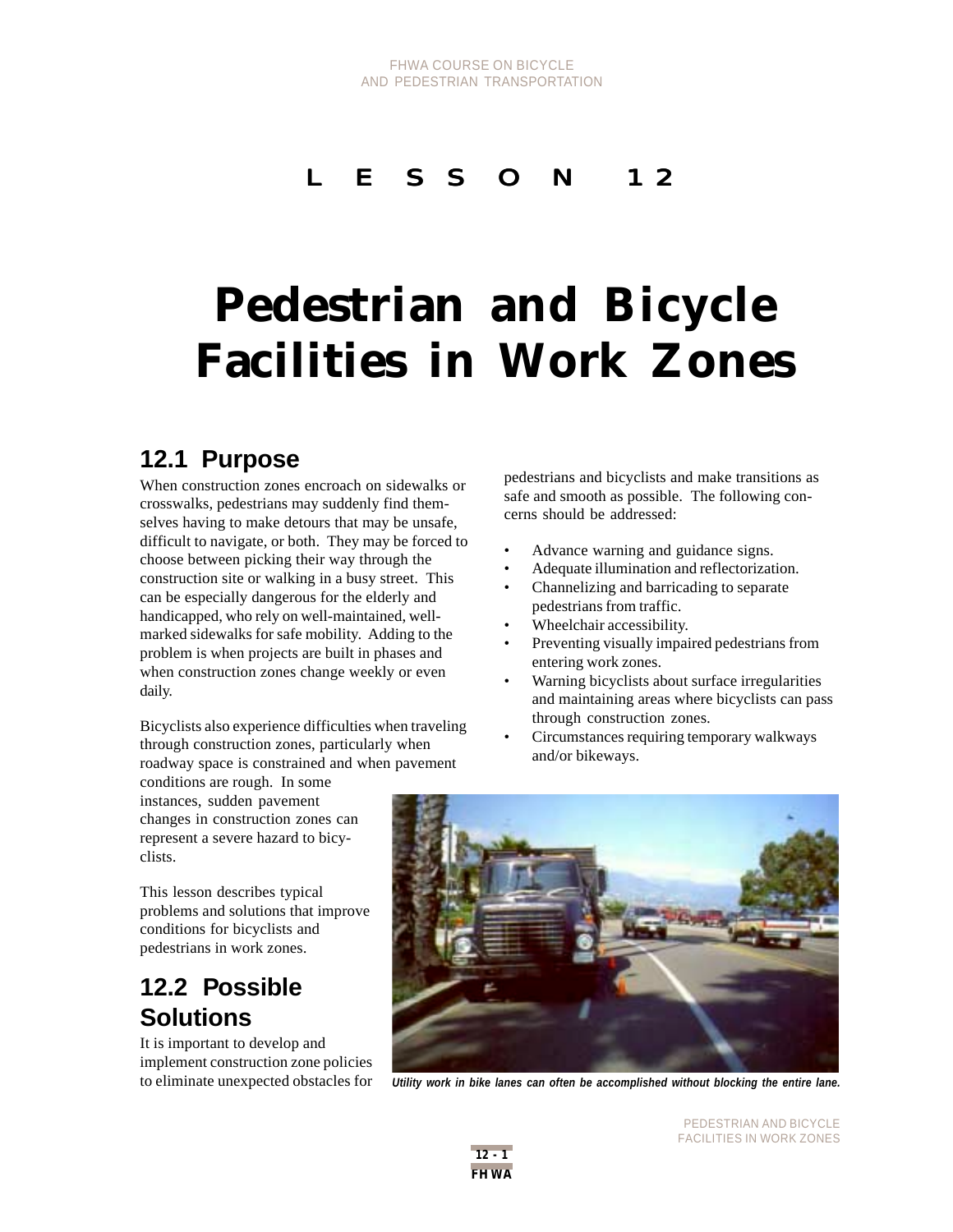Contractors should be allowed flexibility as long as requirements are met. It's often difficult to plan ahead as many traffic control decisions are made daily in the field. All parties involved should be made aware of the needs of pedestrians and bicyclists and be made responsible for ensuring safe and continuous passage.

### **12.3 Implementation Strategies**

Developing a workable policy for bicycle and pedestrian access through construction zones requires the cooperation of traffic engineers, construction inspectors, crew chiefs, contractors, and advocates. The policy should apply whenever construction or maintenance work affects pedestrian or bicycle access, whether the work is done by private firms or city, county, or State crews.

**Link to construction permits:** Make sure that permits required for street construction or construction projects that encroach upon sidewalks or crosswalks are contingent upon meeting bicycle and pedestrian access policies. Give contractors copies of the standards when they apply for a permit. What is needed are standards or a policy that is readily available. These can be incorporated into contracts, agreements, or specifications.

**Train in-house work crews:** Many road, pavement, maintenance, or utility projects use permanent city crews to do the work. Educate crew chiefs and crews to ensure that they understand and follow the policy.

Enacting pedestrian and bicycle access policies for work zones is not expensive. The main costs involve developing the policy, training crews and construction inspectors, and imparting information to contractors. On-going costs involve work site inspection.

## **12.4 Planning and Design Considerations**

While the 1988 MUTCD's pedestrian guidelines apply to pedestrian traffic around work zones, the absence of specific guidance on pedestrian access around construction zones leaves local agencies with a great deal of flexibility. Keep in mind that the



*Creating passageways for pedestrians during construction. (Cone taper not to scale. See MUTCD for standard lane closure.)*

MUTCD's silence on this subject may lead some in an agency to balk at establishing hard and fast regulations.

#### **Rural Highway Construction**

Construction operations on rural highways affect mostly touring and recreational bicyclists; pedestrians are seldom encountered in rural settings.

On low-volume roads or through short construction zones, standard traffic control practices are usually adequate. Bicyclists can ride through without impeding traffic. Their needs can be met by maintaining a paved surface and removing temporary signs, debris, and other obstructions from the edge of the roadway after each day's work.

On high-volume roads or through long construction zones, enough paved roadway width should be provided for motor vehicles to safely pass bicyclists.

PEDESTRIAN AND BICYCLE FACILITIES IN WORK ZONES

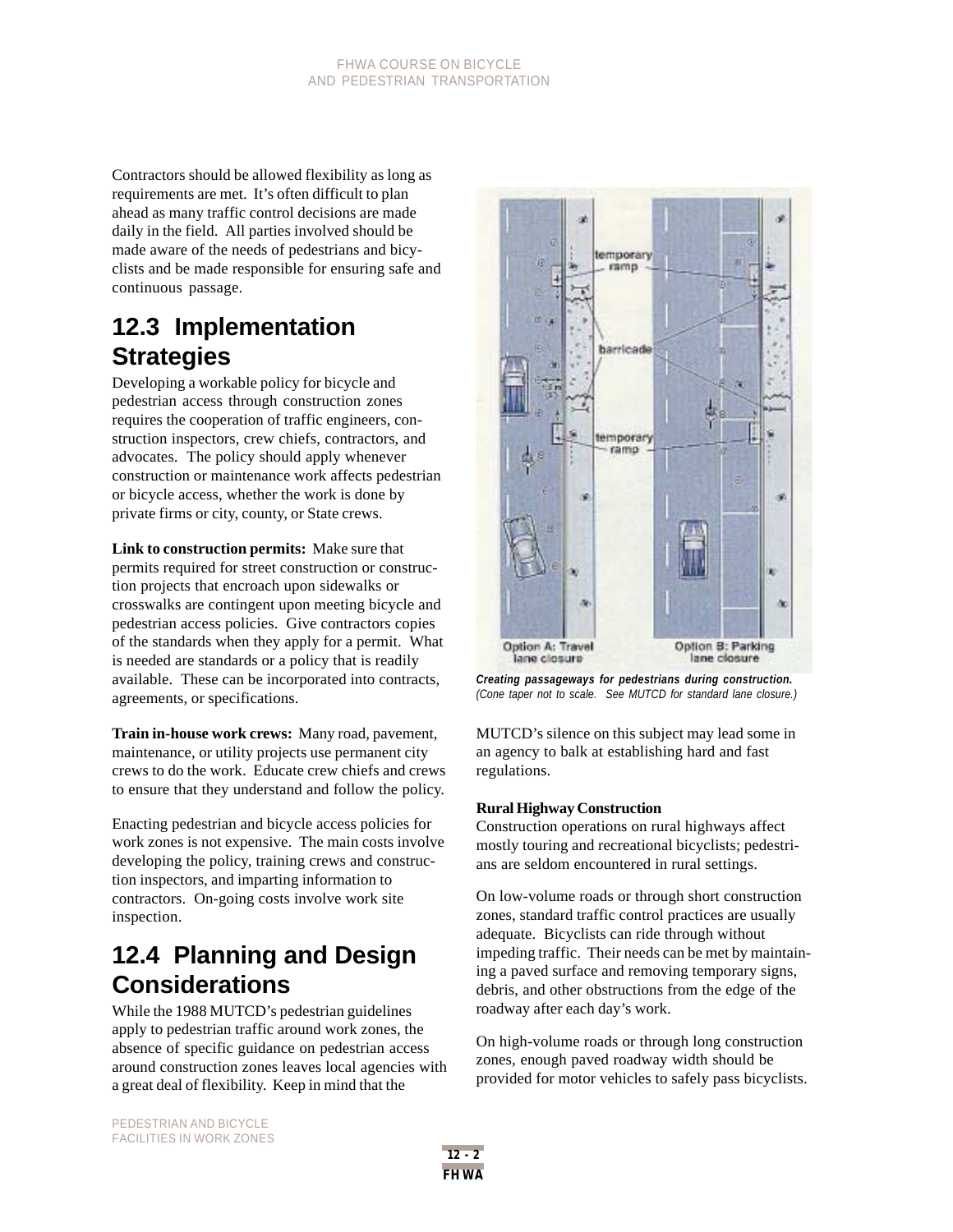#### FHWA COURSE ON BICYCLE AND PEDESTRIAN TRANSPORTATION

Flaggers and pilot cars should take into account the bicyclists' lower speeds. When bicyclists are coming through, radio messages can be relayed to other flaggers.

On highways with very high traffic volumes and speeds, and where construction will restrict available width for a long time, it may be advisable to provide a detour route for bicyclists where possible. The detour should not be overly circuitous. Directional signs should guide bicyclists along the route and back onto the highway.

#### **Urban Roadway Construction**

Through-bicycle movement must also be maintained. Bicyclists can share a lane over a short distance. On longer projects and on busy roadways, a temporary bike lane or wide outside lane may be provided. Bicyclists should not be routed onto sidewalks or onto unpaved shoulders.

Debris should be swept to maintain a reasonably clean riding surface in the outer 1.5 or 1.8 meters (5 or 6 feet) of roadway. Bicyclists have a low tolerance for surface grade changes and excessive bumps should be avoided.

The placement of advance construction signs should obstruct neither the pedestrian's nor the bicyclist's path. Where this is not possible, placing signs half on the sidewalk and half on the roadway may be the best solution.

#### **Pedestrian Issues: Seattle Example**

The Engineering Department of the City of Seattle has developed specific policies for pedestrian access, control, and protection in work zones. These policies are detailed in the City's *Traffic Control Manual for In-Street Work* ( $4<sup>th</sup>$  edition, 1994). The purpose of the manual is "to set forth the basic principles and standards to be observed by all those who perform work in public streets so as to provide safe and effective work areas and to warn, control, protect, and expedite vehicular and pedestrian traffic."

Before any in-street work is commenced, all persons performing work within the street right-of-way must first obtain a permit by submitting and receiving approval of a traffic control plan.

To protect pedestrians, the manual describes procedures for erecting protective barricades, fencing, and bridges, together with guidance devices



*Construction sign placement.*

and signs. Whenever passageways or walkways are affected by construction, access for pedestrians and disabled persons is ensured. Access to recommended school crossings must be maintained at all times. Where walkways are necessarily closed by construction, alternate walkways, including temporary curb ramps, must be provided. Where alternate walkways are not feasible, signs are required at the limits of construction and in advance of the closure at the nearest crosswalk or intersection to divert pedestrians across the street. Pedestrians must never be diverted into a portion of the street concurrently used by moving vehicular traffic. Where required, fixed pedestrian ways using fences and canopies shall be considered. Adequate illumination and reflectorization is required during hours of darkness.

The diagrams on the pages 12-4 and 12-5 are excerpted from Seattle's *Traffic Control Manual for In-Street Work*.

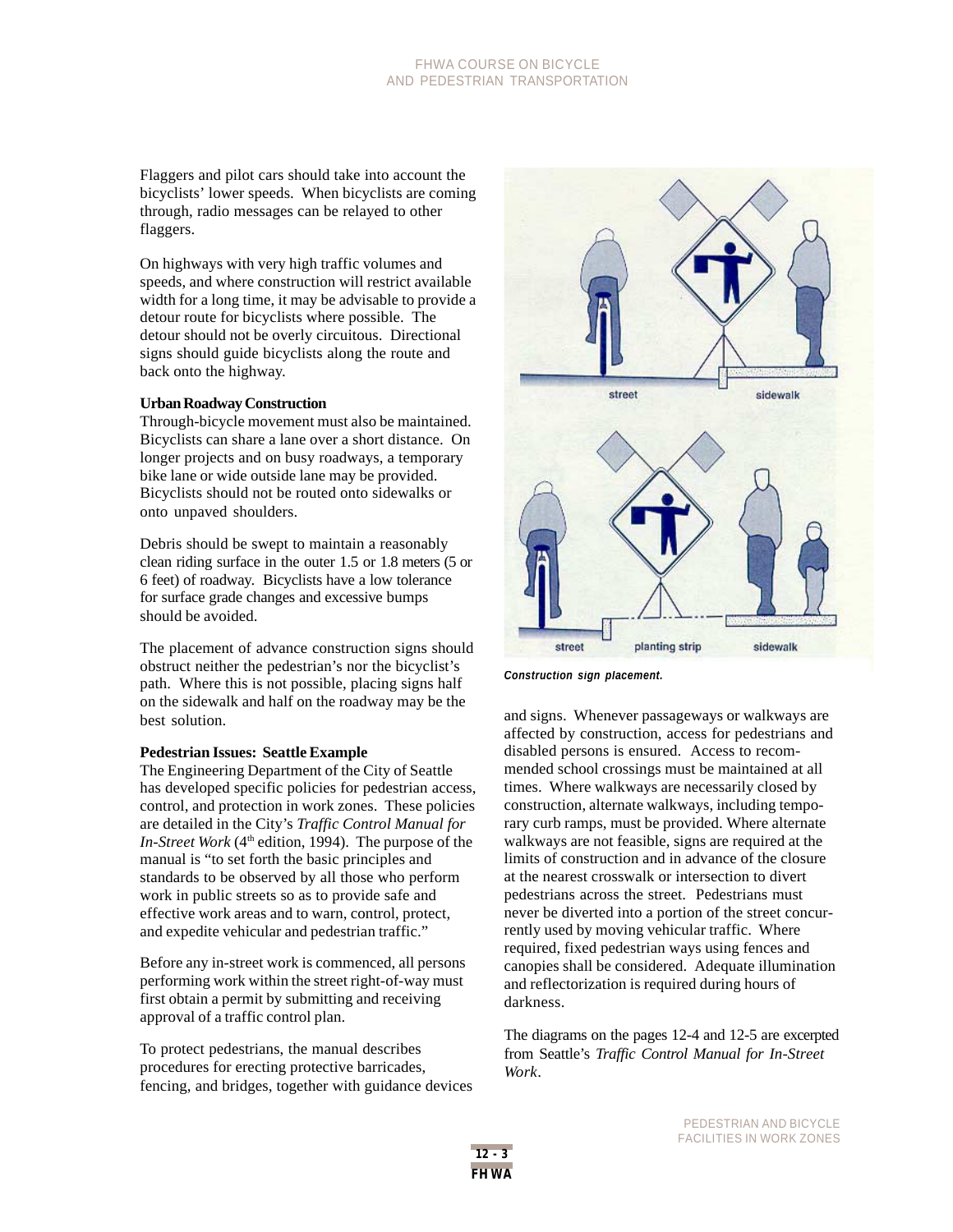#### FHWA COURSE ON BICYCLE AND PEDESTRIAN TRANSPORTATION

### **Figure 12-1: Pedestrian Control in Work Zones**



*PEDESTRIAN CONTROL* **Source:** *Traffic Control Manual for In-Street Work***, Seattle Engineering Department**

PEDESTRIAN & BICYCLE FACILITIES IN WORK ZONES

**FHWA 12 - 4**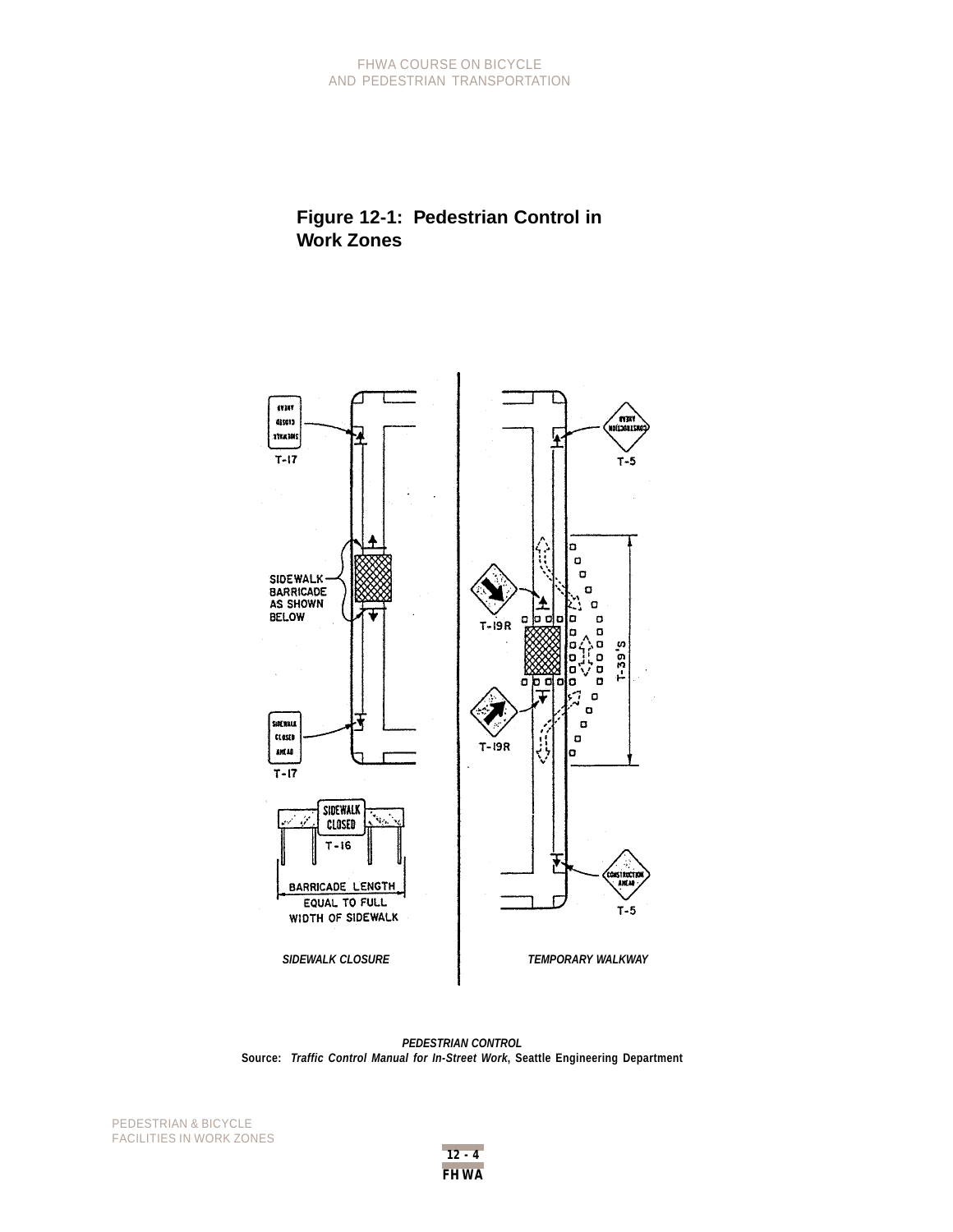#### FHWA COURSE ON BICYCLE AND PEDESTRIAN TRANSPORTATION









*PEDESTRIAN CONTROL* **Source:** *Traffic Control Manual for In-Street Work***, Seattle Engineering Department**



PEDESTRIAN & BICYCLE FACILITIES IN WORK ZONES